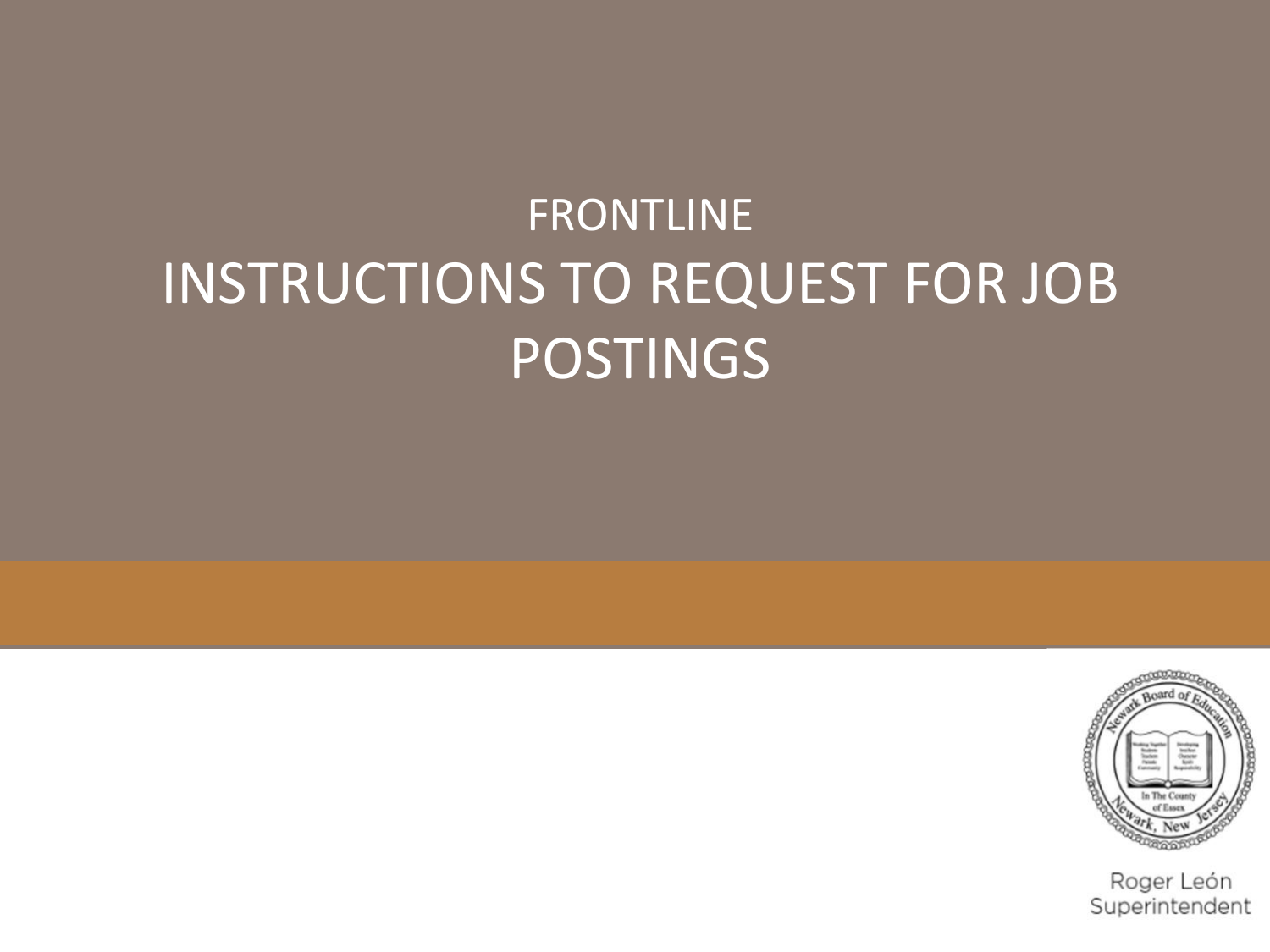

At this time, you can only request Teacher, Principal, VP, DC job posting requests to be posted on Frontline. All other job posting request processes will remain as is until further notice.



Roger León Superintendent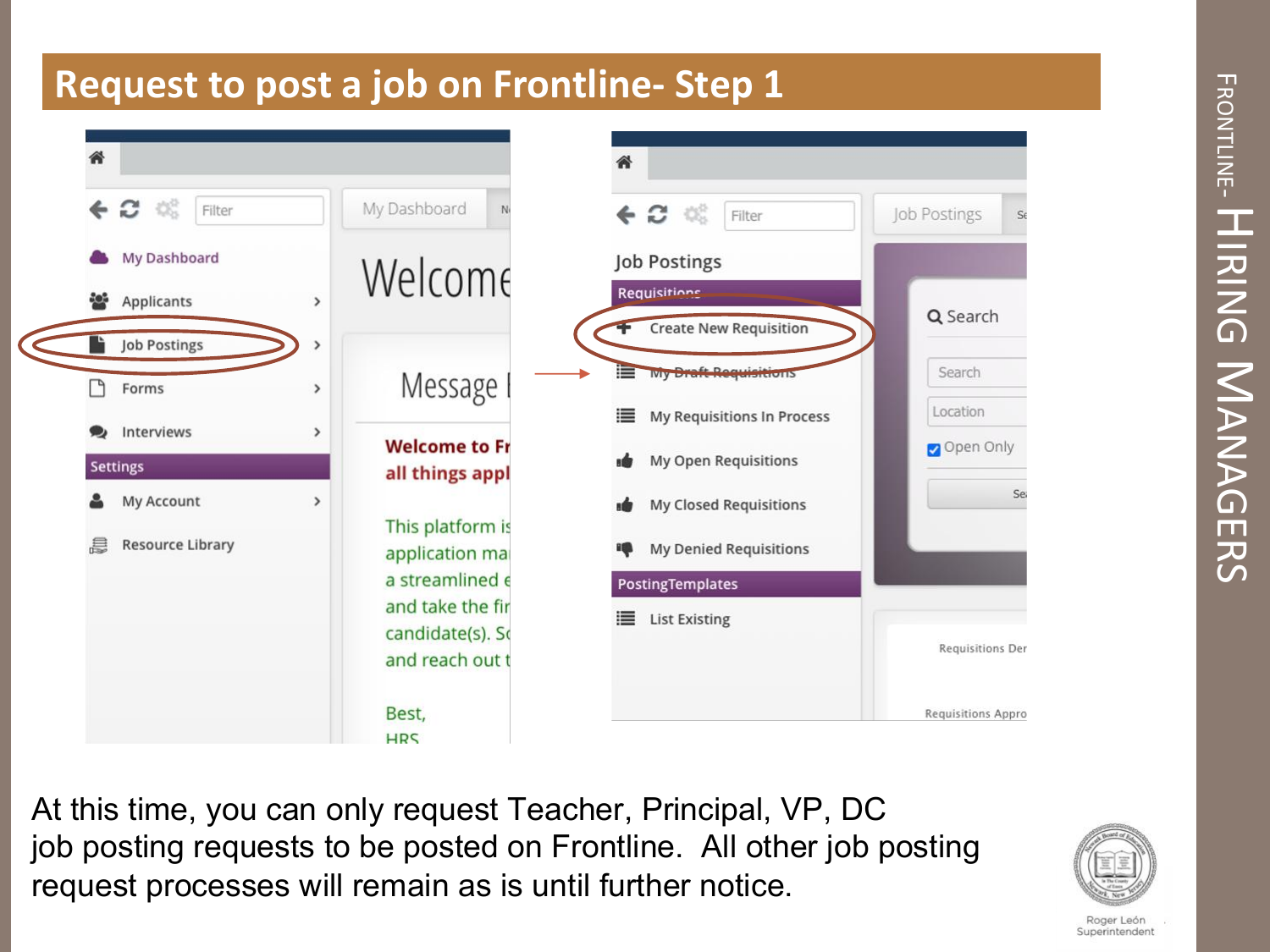| <b>Job Postings</b><br>Requisitions | <b>Start From</b><br>A blank form |
|-------------------------------------|-----------------------------------|
|                                     |                                   |
| <b>Create New Requisition</b>       | A template                        |
| ≣<br>My Draft Requisitie            | My previous requisitions          |
| ≣<br>My Requisitions In Process     | <b>Any previous requisition</b>   |
| My Open Requisitions                |                                   |
| My Closed Requisitions              |                                   |
| My Denied Requisitions              |                                   |
| <b>PostingTemplates</b>             |                                   |

At this time, you can only request Teacher, Principal, VP, DC job posting requests to be posted on Frontline. All other job posting request processes will remain as is until further notice.



Roger Leór Superintendent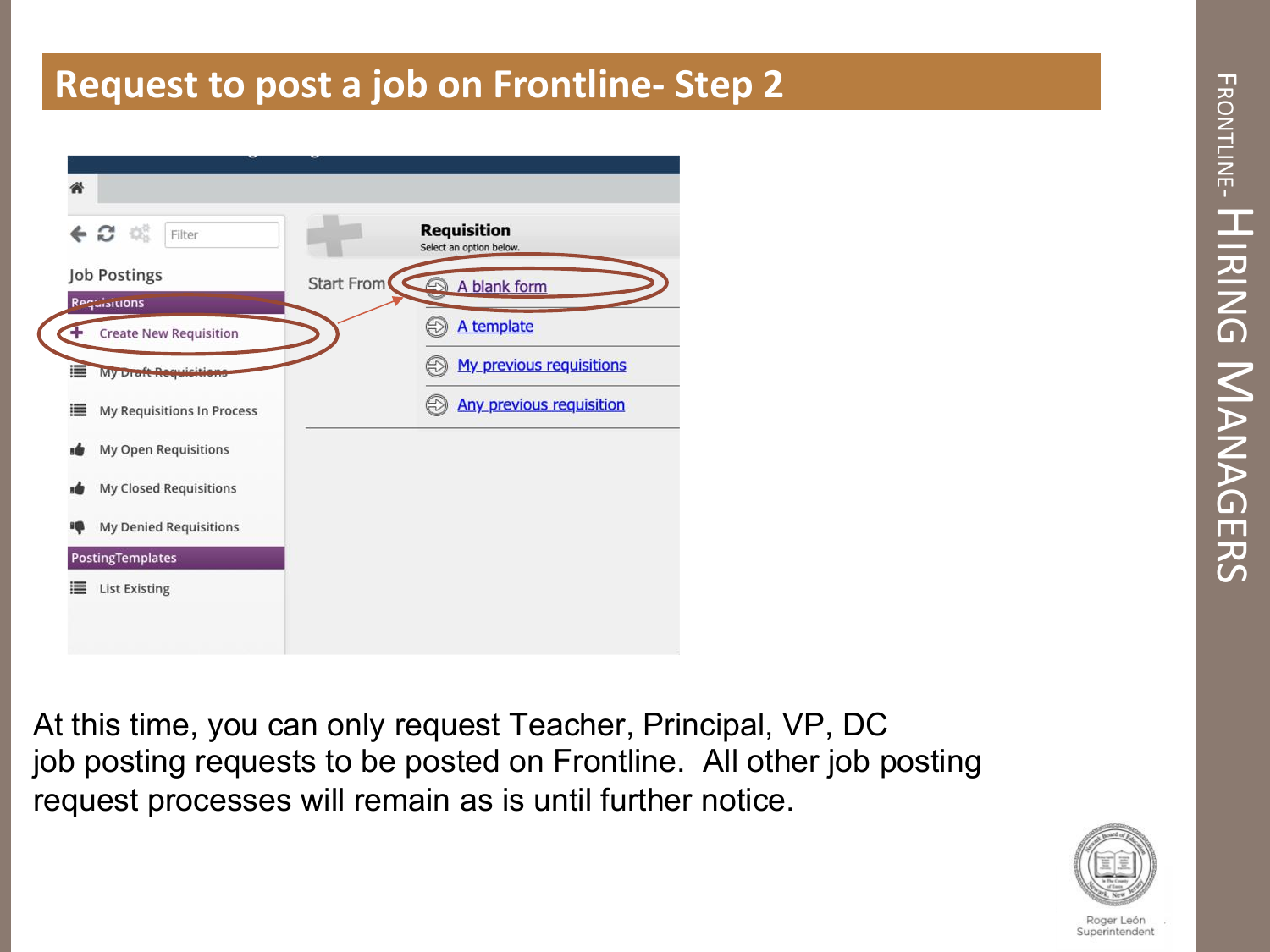| $1st$ step                                                                                                                                                                                                                          | <b>Red</b> DO NOT EDIT<br>Edit/Create your Requisition below.                                                                       | $2nd$ step                                                                                                              | <b>Submit Requisition</b> |  |
|-------------------------------------------------------------------------------------------------------------------------------------------------------------------------------------------------------------------------------------|-------------------------------------------------------------------------------------------------------------------------------------|-------------------------------------------------------------------------------------------------------------------------|---------------------------|--|
| Main<br><b>Description</b>                                                                                                                                                                                                          | <b>Assigned Application Pages</b><br>Per Posting Questions<br><b>Approval Process</b>                                               |                                                                                                                         |                           |  |
| Title                                                                                                                                                                                                                               |                                                                                                                                     |                                                                                                                         | Translate                 |  |
| Tip: Be as descriptive<br>as possible in less<br>than five words.                                                                                                                                                                   | Override the sort order of this listing.                                                                                            |                                                                                                                         |                           |  |
| Position Type                                                                                                                                                                                                                       | v<br><b>Recruitment Type:</b>                                                                                                       | Must match the title: ex. Teacher of Graphic<br>Design is under Instructional- Teacer and Tchr<br><b>Graphic Design</b> |                           |  |
| Location                                                                                                                                                                                                                            | This job posting must have a valid location for cross posting.<br>□ Is this position in a high-needs school as defined by NCLB?     | Select your location                                                                                                    |                           |  |
| Requisition                                                                                                                                                                                                                         | Date vacancy will<br>occur:<br>Position Number:<br>Reports To:<br>Is Funding<br>$O$ Yes $O$ No<br>Approved for the<br>Denuarted Ink |                                                                                                                         |                           |  |
| Preview                                                                                                                                                                                                                             |                                                                                                                                     | 3rd step                                                                                                                | Save<br>Save & Next -- >  |  |
| At this time, you can only request Teacher, Principal, VP, DC<br>job posting requests to be posted on Frontline. All other job posting<br>request processes will remain as is until further notice.<br>Roger León<br>Superintendent |                                                                                                                                     |                                                                                                                         |                           |  |